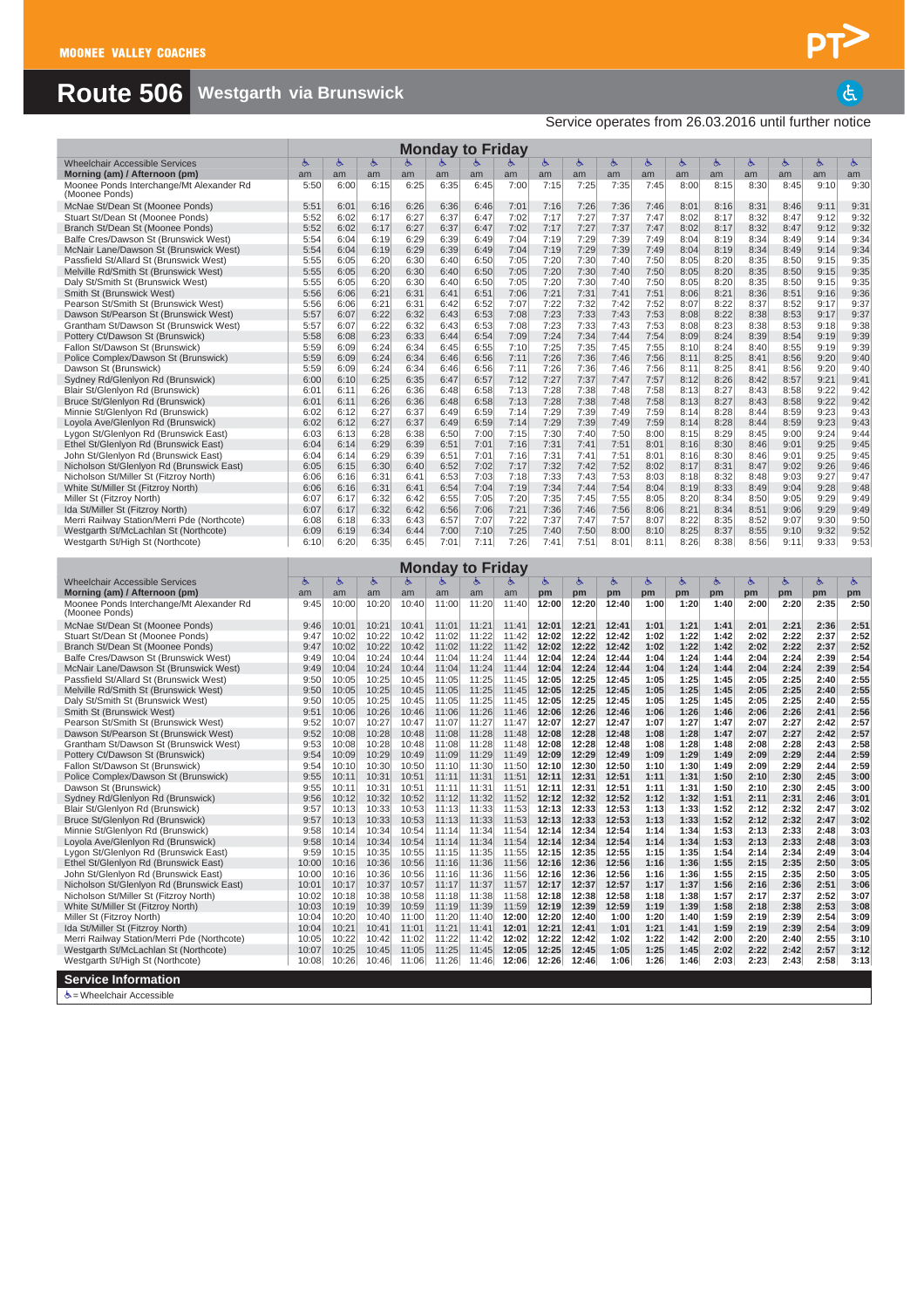# **Route 506 Westgarth via Brunswick**

|                                                                                      |              |              |              |              |              | <b>Monday to Friday</b> |              |              |              |              |              |              |              |              |              |              |              |
|--------------------------------------------------------------------------------------|--------------|--------------|--------------|--------------|--------------|-------------------------|--------------|--------------|--------------|--------------|--------------|--------------|--------------|--------------|--------------|--------------|--------------|
| <b>Wheelchair Accessible Services</b>                                                | 酉<br>pm      | Ġ            | 占<br>pm      | pm           | pm           |                         |              | 占            | ৬            | Ġ<br>pm      | ځ<br>pm      | Ġ            | Ġ            | Ġ<br>pm      | 占<br>pm      | 占            | 酉            |
| Morning (am) / Afternoon (pm)<br>Moonee Ponds Interchange/Mt Alexander Rd            | 3:00         | pm<br>3:15   | 3:30         | 3:45         | 3:55         | pm<br>4:05              | pm<br>4:15   | pm<br>4:30   | pm<br>4:50   | 5:05         | 5:15         | pm<br>5:30   | pm<br>5:50   | 6:05         | 6:30         | pm<br>6:55   | pm<br>7:30   |
| (Moonee Ponds)                                                                       |              |              | 3:31         |              |              |                         |              |              |              |              |              |              |              |              |              |              |              |
| McNae St/Dean St (Moonee Ponds)<br>Stuart St/Dean St (Moonee Ponds)                  | 3:01<br>3:02 | 3:16<br>3:17 | 3:32         | 3:46<br>3:47 | 3:56<br>3:57 | 4:06<br>4:07            | 4:16<br>4:17 | 4:31<br>4:32 | 4:51<br>4:52 | 5:06<br>5:07 | 5:16<br>5:17 | 5:31<br>5:32 | 5:51<br>5:52 | 6:06<br>6:07 | 6:31<br>6:32 | 6:56<br>6:57 | 7:31<br>7:32 |
| Branch St/Dean St (Moonee Ponds)                                                     | 3:02         | 3:17         | 3:32         | 3:47         | 3:57         | 4:07                    | 4:17         | 4:32         | 4:52         | 5:07         | 5:17         | 5:32         | 5:52         | 6:07         | 6:32         | 6:57         | 7:32         |
| Balfe Cres/Dawson St (Brunswick West)<br>McNair Lane/Dawson St (Brunswick West)      | 3:04<br>3:04 | 3:19<br>3:19 | 3:34<br>3:34 | 3:49<br>3:49 | 3:59<br>3:59 | 4:09<br>4:09            | 4:19<br>4:19 | 4:34<br>4:34 | 4:54<br>4:54 | 5:09<br>5:09 | 5:19<br>5:19 | 5:34<br>5:34 | 5:54<br>5:54 | 6:09<br>6:09 | 6:34<br>6:34 | 6:59<br>6:59 | 7:34<br>7:34 |
| Passfield St/Allard St (Brunswick West)                                              | 3:05         | 3:20         | 3:35         | 3:50         | 4:00         | 4:10                    | 4:20         | 4:35         | 4:55         | 5:10         | 5:20         | 5:35         | 5:55         | 6:10         | 6:35         | 7:00         | 7:35         |
| Melville Rd/Smith St (Brunswick West)                                                | 3:05<br>3:05 | 3:20<br>3:20 | 3:35<br>3:35 | 3:50<br>3:50 | 4:00<br>4:00 | 4:10<br>4:10            | 4:20<br>4:20 | 4:35<br>4:35 | 4:55<br>4:55 | 5:10<br>5:10 | 5:20<br>5:20 | 5:35<br>5:35 | 5:55<br>5:55 | 6:10<br>6:10 | 6:35<br>6:35 | 7:00<br>7:00 | 7:35<br>7:35 |
| Daly St/Smith St (Brunswick West)<br>Smith St (Brunswick West)                       | 3:06         | 3:21         | 3:36         | 3:51         | 4:01         | 4:11                    | 4:21         | 4:36         | 4:56         | 5:11         | 5:21         | 5:36         | 5:56         | 6:11         | 6:36         | 7:01         | 7:36         |
| Pearson St/Smith St (Brunswick West)                                                 | 3:07         | 3:22         | 3:37         | 3:52         | 4:02         | 4:12                    | 4:22         | 4:37         | 4:57         | 5:12         | 5:22         | 5:37         | 5:57         | 6:12         | 6:37         | 7:02         | 7:36         |
| Dawson St/Pearson St (Brunswick West)<br>Grantham St/Dawson St (Brunswick West)      | 3:08<br>3:08 | 3:23<br>3:23 | 3:38<br>3:38 | 3:53<br>3:53 | 4:03<br>4:03 | 4:13<br>4:13            | 4:23<br>4:23 | 4:38<br>4:38 | 4:58<br>4:58 | 5:13<br>5:13 | 5:23<br>5:23 | 5:38<br>5:38 | 5:58<br>5:58 | 6:12<br>6:13 | 6:38<br>6:38 | 7:02<br>7:03 | 7:37<br>7:37 |
| Pottery Ct/Dawson St (Brunswick)                                                     | 3:09         | 3:24         | 3:39         | 3:54         | 4:04         | 4:14                    | 4:24         | 4:39         | 4:59         | 5:14         | 5:24         | 5:39         | 5:59         | 6:14         | 6:39         | 7:04         | 7:38         |
| Fallon St/Dawson St (Brunswick)                                                      | 3:10         | 3:25         | 3:40         | 3:55         | 4:05         | 4:15                    | 4:25         | 4:40         | 5:00         | 5:15         | 5:25         | 5:40         | 6:00         | 6:14         | 6:40         | 7:04         | 7:39         |
| Police Complex/Dawson St (Brunswick)<br>Dawson St (Brunswick)                        | 3:11<br>3:11 | 3:26<br>3:26 | 3:41<br>3:41 | 3:56<br>3:56 | 4:06<br>4:06 | 4:16<br>4:16            | 4:26<br>4:26 | 4:41<br>4:41 | 5:01<br>5:01 | 5:16<br>5:16 | 5:26<br>5:26 | 5:41<br>5:41 | 6:01<br>6:01 | 6:15<br>6:15 | 6:41<br>6:41 | 7:05<br>7:05 | 7:39<br>7:39 |
| Sydney Rd/Glenlyon Rd (Brunswick)                                                    | 3:12         | 3:27         | 3:42         | 3:57         | 4:07         | 4:17                    | 4:27         | 4:42         | 5:02         | 5:17         | 5:27         | 5:42         | 6:02         | 6:16         | 6:42         | 7:06         | 7:40         |
| Blair St/Glenlyon Rd (Brunswick)                                                     | 3:13         | 3:28         | 3:43         | 3:58         | 4:08         | 4:18                    | 4:28         | 4:43         | 5:03         | 5:18         | 5:28         | 5:43         | 6:03         | 6:17         | 6:43         | 7:07         | 7:41         |
| Bruce St/Glenlyon Rd (Brunswick)<br>Minnie St/Glenlyon Rd (Brunswick)                | 3:13<br>3:14 | 3:28<br>3:29 | 3:43<br>3:44 | 3:58<br>3:59 | 4:08<br>4:09 | 4:18<br>4:19            | 4:28<br>4:29 | 4:43<br>4:44 | 5:03<br>5:04 | 5:18<br>5:19 | 5:28<br>5:29 | 5:43<br>5:44 | 6:03<br>6:04 | 6:17<br>6:18 | 6:43<br>6:44 | 7:07<br>7:08 | 7:41<br>7:42 |
| Loyola Ave/Glenlyon Rd (Brunswick)                                                   | 3:14         | 3:29         | 3:44         | 3:59         | 4:09         | 4:19                    | 4:29         | 4:44         | 5:04         | 5:19         | 5:29         | 5:44         | 6:04         | 6:18         | 6:44         | 7:08         | 7:42         |
| Lygon St/Glenlyon Rd (Brunswick East)                                                | 3:15<br>3:16 | 3:30<br>3:31 | 3:45<br>3:46 | 4:00<br>4:01 | 4:10<br>4:11 | 4:20<br>4:21            | 4:30<br>4:31 | 4:45<br>4:46 | 5:05<br>5:06 | 5:20<br>5:21 | 5:30<br>5:31 | 5:45<br>5:46 | 6:05<br>6:06 | 6:19<br>6:20 | 6:45<br>6:46 | 7:09<br>7:10 | 7:43<br>7:44 |
| Ethel St/Glenlyon Rd (Brunswick East)<br>John St/Glenlyon Rd (Brunswick East)        | 3:16         | 3:31         | 3:46         | 4:01         | 4:11         | 4:21                    | 4:31         | 4:46         | 5:06         | 5:21         | 5:31         | 5:46         | 6:06         | 6:20         | 6:46         | 7:10         | 7:44         |
| Nicholson St/Glenlyon Rd (Brunswick East)                                            | 3:17         | 3:32         | 3:47         | 4:02         | 4:12         | 4:22                    | 4:32         | 4:47         | 5:07         | 5:22         | 5:32         | 5:47         | 6:07         | 6:21         | 6:47         | 7:11         | 7:45         |
| Nicholson St/Miller St (Fitzroy North)<br>White St/Miller St (Fitzroy North)         | 3:18<br>3:19 | 3:33<br>3:34 | 3:48<br>3:49 | 4:03<br>4:04 | 4:13<br>4:14 | 4:23<br>4:24            | 4:33<br>4:34 | 4:48<br>4:49 | 5:08<br>5:09 | 5:23<br>5:24 | 5:33<br>5:34 | 5:48<br>5:49 | 6:08<br>6:09 | 6:22<br>6:23 | 6:48<br>6:49 | 7:12<br>7:13 | 7:46<br>7:46 |
| Miller St (Fitzroy North)                                                            | 3:20         | 3:35         | 3:50         | 4:05         | 4:15         | 4:25                    | 4:35         | 4:50         | 5:10         | 5:25         | 5:35         | 5:50         | 6:10         | 6:24         | 6:50         | 7:14         | 7:47         |
| Ida St/Miller St (Fitzroy North)                                                     | 3:21         | 3:36         | 3:51         | 4:06         | 4:16         | 4:26                    | 4:36         | 4:51         | 5:11         | 5:26         | 5:36         | 5:51         | 6:11         | 6:24         | 6:51         | 7:14         | 7:47         |
| Merri Railway Station/Merri Pde (Northcote)<br>Westgarth St/McLachlan St (Northcote) | 3:22<br>3:25 | 3:37<br>3:40 | 3:52<br>3:55 | 4:07<br>4:10 | 4:17<br>4:20 | 4:27<br>4:30            | 4:37<br>4:40 | 4:52<br>4:55 | 5:12<br>5:15 | 5:27<br>5:30 | 5:37<br>5:40 | 5:52<br>5:55 | 6:12<br>6:15 | 6:25<br>6:27 | 6:52<br>6:55 | 7:15<br>7:17 | 7:48<br>7:49 |
| Westgarth St/High St (Northcote)                                                     | 3:26         | 3:41         | 3:56         | 4:11         | 4:21         | 4:31                    | 4:41         | 4:56         | 5:16         | 5:31         | 5:41         | 5:56         | 6:16         | 6:28         | 6:56         | 7:18         | 7:50         |
|                                                                                      |              |              |              |              |              | <b>Monday to Friday</b> |              |              |              |              |              |              |              |              |              |              |              |
| <b>Wheelchair Accessible Services</b>                                                | Ġ            | Ġ.           |              |              |              |                         |              |              |              |              |              |              |              |              |              |              |              |
| Morning (am) / Afternoon (pm)                                                        | pm           | pm           |              |              |              |                         |              |              |              |              |              |              |              |              |              |              |              |
| Moonee Ponds Interchange/Mt Alexander Rd<br>(Moonee Ponds)                           | 8:10         | 8:50         |              |              |              |                         |              |              |              |              |              |              |              |              |              |              |              |
| McNae St/Dean St (Moonee Ponds)                                                      | 8:11         | 8:51         |              |              |              |                         |              |              |              |              |              |              |              |              |              |              |              |
| Stuart St/Dean St (Moonee Ponds)<br>Branch St/Dean St (Moonee Ponds)                 | 8:12<br>8:12 | 8:52<br>8:52 |              |              |              |                         |              |              |              |              |              |              |              |              |              |              |              |
| Balfe Cres/Dawson St (Brunswick West)                                                | 8:14         | 8:54         |              |              |              |                         |              |              |              |              |              |              |              |              |              |              |              |
| McNair Lane/Dawson St (Brunswick West)                                               | 8:14         | 8:54         |              |              |              |                         |              |              |              |              |              |              |              |              |              |              |              |
| Passfield St/Allard St (Brunswick West)<br>Melville Rd/Smith St (Brunswick West)     | 8:15<br>8:15 | 8:55<br>8:55 |              |              |              |                         |              |              |              |              |              |              |              |              |              |              |              |
| Daly St/Smith St (Brunswick West)                                                    | 8:15         | 8:55         |              |              |              |                         |              |              |              |              |              |              |              |              |              |              |              |
| Smith St (Brunswick West)                                                            | 8:16         | 8:56         |              |              |              |                         |              |              |              |              |              |              |              |              |              |              |              |
| Pearson St/Smith St (Brunswick West)<br>Dawson St/Pearson St (Brunswick West)        | 8:16<br>8:17 | 8:56<br>8:57 |              |              |              |                         |              |              |              |              |              |              |              |              |              |              |              |
| Grantham St/Dawson St (Brunswick West)                                               | 8:17         | 8:57         |              |              |              |                         |              |              |              |              |              |              |              |              |              |              |              |
| Pottery Ct/Dawson St (Brunswick)<br>Fallon St/Dawson St (Brunswick)                  | 8:18<br>8:19 | 8:58<br>8:59 |              |              |              |                         |              |              |              |              |              |              |              |              |              |              |              |
| Police Complex/Dawson St (Brunswick)                                                 | 8:19         | 8:59         |              |              |              |                         |              |              |              |              |              |              |              |              |              |              |              |
| Dawson St (Brunswick)                                                                | 8:19         | 8:59         |              |              |              |                         |              |              |              |              |              |              |              |              |              |              |              |
| Sydney Rd/Glenlyon Rd (Brunswick)<br>Blair St/Glenlyon Rd (Brunswick)                | 8:20<br>8:21 | 9:00<br>9:01 |              |              |              |                         |              |              |              |              |              |              |              |              |              |              |              |
| Bruce St/Glenlyon Rd (Brunswick)                                                     | 8:21         | 9:01         |              |              |              |                         |              |              |              |              |              |              |              |              |              |              |              |
| Minnie St/Glenlvon Rd (Brunswick)                                                    | 8:22<br>8:22 | 9:02<br>9:02 |              |              |              |                         |              |              |              |              |              |              |              |              |              |              |              |
| Loyola Ave/Glenlyon Rd (Brunswick)<br>Lygon St/Glenlyon Rd (Brunswick East)          | 8:23         | 9:03         |              |              |              |                         |              |              |              |              |              |              |              |              |              |              |              |
| Ethel St/Glenlyon Rd (Brunswick East)                                                | 8:24         | 9:04         |              |              |              |                         |              |              |              |              |              |              |              |              |              |              |              |
| John St/Glenlyon Rd (Brunswick East)<br>Nicholson St/Glenlyon Rd (Brunswick East)    | 8:24<br>8:25 | 9:04<br>9:05 |              |              |              |                         |              |              |              |              |              |              |              |              |              |              |              |
| Nicholson St/Miller St (Fitzroy North)                                               | 8:26         | 9:06         |              |              |              |                         |              |              |              |              |              |              |              |              |              |              |              |
| White St/Miller St (Fitzroy North)                                                   | 8:26         | 9:06         |              |              |              |                         |              |              |              |              |              |              |              |              |              |              |              |
| Miller St (Fitzroy North)<br>Ida St/Miller St (Fitzroy North)                        | 8:27<br>8:27 | 9:07<br>9:07 |              |              |              |                         |              |              |              |              |              |              |              |              |              |              |              |
| Merri Railway Station/Merri Pde (Northcote)                                          | 8:28         | 9:08         |              |              |              |                         |              |              |              |              |              |              |              |              |              |              |              |
| Westgarth St/McLachlan St (Northcote)                                                | 8:29         | 9:09         |              |              |              |                         |              |              |              |              |              |              |              |              |              |              |              |
| Westgarth St/High St (Northcote)                                                     | 8:30         | 9:10         |              |              |              |                         |              |              |              |              |              |              |              |              |              |              |              |
| <b>Service Information</b>                                                           |              |              |              |              |              |                         |              |              |              |              |              |              |              |              |              |              |              |
| க் = Wheelchair Accessible                                                           |              |              |              |              |              |                         |              |              |              |              |              |              |              |              |              |              |              |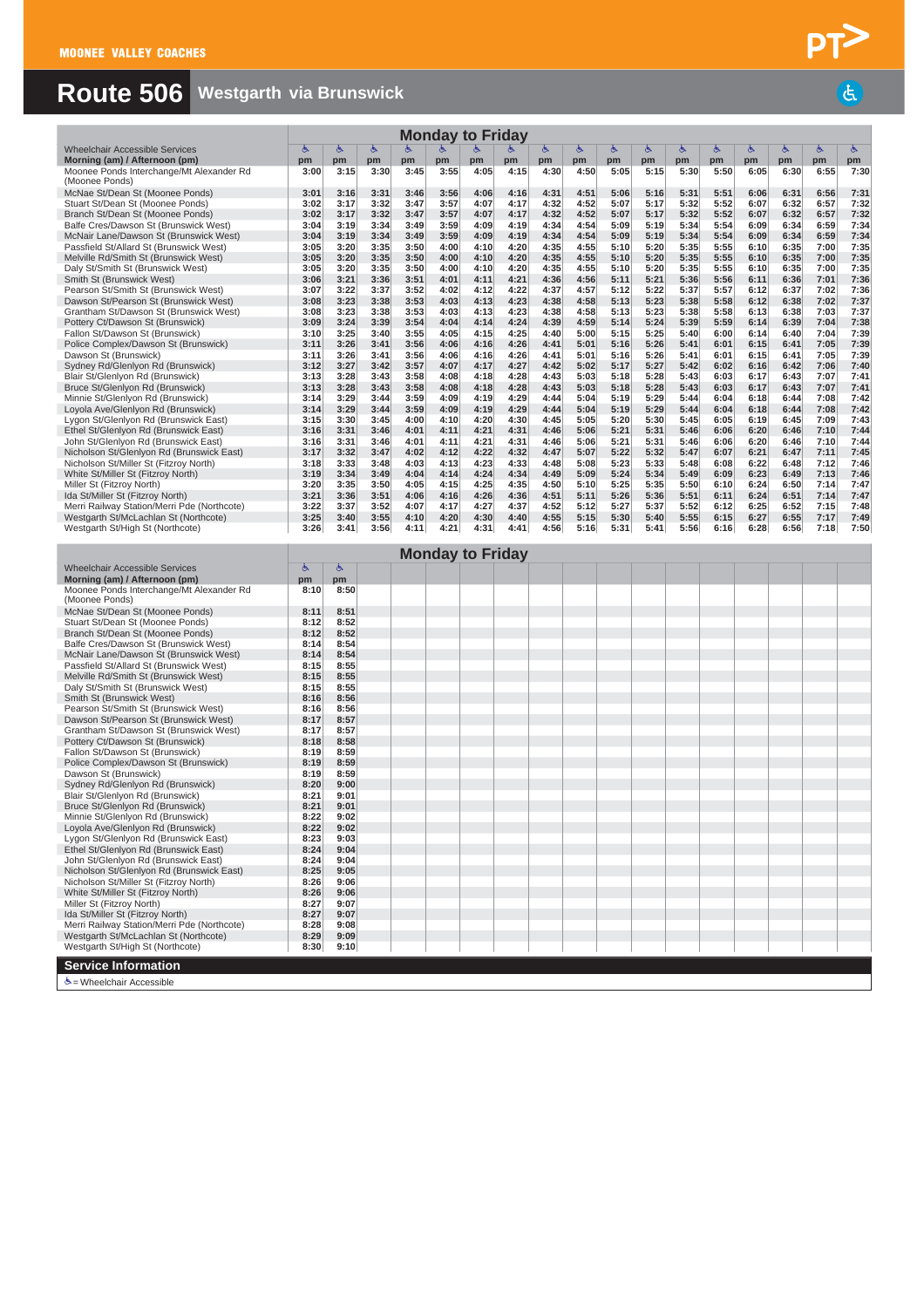# **Route 506 Westgarth via Brunswick**

|                                                                                      |              |              |              |              | Saturday     |              |              |                |                |                |                |                |                |                |                |                |              |
|--------------------------------------------------------------------------------------|--------------|--------------|--------------|--------------|--------------|--------------|--------------|----------------|----------------|----------------|----------------|----------------|----------------|----------------|----------------|----------------|--------------|
| <b>Wheelchair Accessible Services</b>                                                | ్            | ్            | Ġ.           | Ġ.           | Ġ.           |              | Ġ            | 西              | ్              | Ġ              | ్              | ్              | Ġ              | Ġ,             | ৬              | ৬              | 占            |
| Morning (am) / Afternoon (pm)<br>Moonee Ponds Interchange/Mt Alexander Rd            | am<br>6:20   | am<br>7:00   | am<br>7:40   | am<br>8:20   | am<br>8:40   | am<br>9:00   | am<br>9:20   | am<br>9:40     | am<br>10:20    | am<br>10:40    | am<br>11:00    | am<br>11:20    | am<br>11:40    | pm<br>12:00    | pm<br>12:20    | pm<br>12:40    | pm<br>1:00   |
| (Moonee Ponds)                                                                       |              |              |              |              |              |              |              |                |                |                |                |                |                |                |                |                |              |
| McNae St/Dean St (Moonee Ponds)                                                      | 6:21         | 7:01         | 7:41         | 8:21         | 8:41         | 9:01         | 9:21         | 9:41           | 10:21          | 10:41          | 11:01          | 11:21          | 11:41          | 12:01          | 12:21          | 12:41          | 1:01         |
| Stuart St/Dean St (Moonee Ponds)<br>Branch St/Dean St (Moonee Ponds)                 | 6:22<br>6:22 | 7:02<br>7:02 | 7:42<br>7:42 | 8:22<br>8:22 | 8:42<br>8:42 | 9:02<br>9:02 | 9:22<br>9:22 | 9:42<br>9:42   | 10:22<br>10:22 | 10:42<br>10:42 | 11:02<br>11:02 | 11:22<br>11:22 | 11:42<br>11:42 | 12:02<br>12:02 | 12:22<br>12:22 | 12:42<br>12:42 | 1:02<br>1:02 |
| Balfe Cres/Dawson St (Brunswick West)                                                | 6:24         | 7:04         | 7:44         | 8:24         | 8:44         | 9:04         | 9:24         | 9:44           | 10:24          | 10:44          | 11:04          | 11:24          | 11:44          | 12:04          | 12:24          | 12:44          | 1:04         |
| McNair Lane/Dawson St (Brunswick West)                                               | 6:24         | 7:04         | 7:44         | 8:24         | 8:44         | 9:04         | 9:24         | 9:44           | 10:24          | 10:44          | 11:04          | 11:24          | 11:44          | 12:04          | 12:24          | 12:44          | 1:04         |
| Passfield St/Allard St (Brunswick West)                                              | 6:25         | 7:05         | 7:45         | 8:25         | 8:45         | 9:05         | 9:25         | 9:45           | 10:25          | 10:45          | 11:05          | 11:25          | 11:45          | 12:05          | 12:25          | 12:45          | 1:05         |
| Melville Rd/Smith St (Brunswick West)                                                | 6:25         | 7:05         | 7:45         | 8:25<br>8:25 | 8:45         | 9:05         | 9:25         | 9:45           | 10:25          | 10:45          | 11:05          | 11:25          | 11:45          | 12:05          | 12:25<br>12:25 | 12:45          | 1:05<br>1:05 |
| Daly St/Smith St (Brunswick West)<br>Smith St (Brunswick West)                       | 6:25<br>6:26 | 7:05<br>7:06 | 7:45<br>7:46 | 8:26         | 8:45<br>8:46 | 9:05<br>9:06 | 9:25<br>9:26 | 9:45<br>9:46   | 10:25<br>10:26 | 10:45<br>10:46 | 11:05<br>11:06 | 11:25<br>11:26 | 11:45<br>11:46 | 12:05<br>12:06 | 12:26          | 12:45<br>12:46 | 1:06         |
| Pearson St/Smith St (Brunswick West)                                                 | 6:26         | 7:06         | 7:46         | 8:26         | 8:47         | 9:07         | 9:27         | 9:47           | 10:27          | 10:47          | 11:07          | 11:27          | 11:47          | 12:07          | 12:27          | 12:47          | 1:07         |
| Dawson St/Pearson St (Brunswick West)                                                | 6:27         | 7:07         | 7:47         | 8:27         | 8:48         | 9:08         | 9:28         | 9:48           | 10:28          | 10:48          | 11:08          | 11:28          | 11:48          | 12:08          | 12:28          | 12:48          | 1:08         |
| Grantham St/Dawson St (Brunswick West)                                               | 6:27<br>6:28 | 7:07         | 7:47<br>7:48 | 8:27         | 8:48<br>8:49 | 9:08         | 9:28         | 9:48           | 10:28          | 10:48          | 11:08          | 11:28          | 11:48          | 12:08          | 12:28          | 12:48          | 1:08<br>1:09 |
| Pottery Ct/Dawson St (Brunswick)<br>Fallon St/Dawson St (Brunswick)                  | 6:29         | 7:08<br>7:09 | 7:49         | 8:28<br>8:29 | 8:50         | 9:09<br>9:10 | 9:29<br>9:30 | 9:49<br>9:50   | 10:29<br>10:30 | 10:49<br>10:50 | 11:09<br>11:10 | 11:29<br>11:30 | 11:49<br>11:50 | 12:09<br>12:10 | 12:29<br>12:30 | 12:49<br>12:50 | 1:10         |
| Police Complex/Dawson St (Brunswick)                                                 | 6:29         | 7:09         | 7:49         | 8:29         | 8:51         | 9:11         | 9:31         | 9:51           | 10:31          | 10:51          | 11:11          | 11:31          | 11:51          | 12:11          | 12:31          | 12:51          | 1:11         |
| Dawson St (Brunswick)                                                                | 6:29         | 7:09         | 7:49         | 8:29         | 8:51         | 9:11         | 9:31         | 9:51           | 10:31          | 10:51          | 11:11          | 11:31          | 11:51          | 12:11          | 12:31          | 12:51          | 1:11         |
| Sydney Rd/Glenlyon Rd (Brunswick)                                                    | 6:30         | 7:10         | 7:50         | 8:30         | 8:52         | 9:12         | 9:32         | 9:52           | 10:32          | 10:52          | 11:12          | 11:32          | 11:52          | 12:12          | 12:32          | 12:52          | 1:12         |
| Blair St/Glenlyon Rd (Brunswick)<br>Bruce St/Glenlyon Rd (Brunswick)                 | 6:31<br>6:31 | 7:11<br>7:11 | 7:51<br>7:51 | 8:31<br>8:31 | 8:53<br>8:53 | 9:13<br>9:13 | 9:33<br>9:33 | 9:53<br>9:53   | 10:33<br>10:33 | 10:53<br>10:53 | 11:13<br>11:13 | 11:33<br>11:33 | 11:53<br>11:53 | 12:13<br>12:13 | 12:33<br>12:33 | 12:53<br>12:53 | 1:13<br>1:13 |
| Minnie St/Glenlyon Rd (Brunswick)                                                    | 6:32         | 7:12         | 7:52         | 8:32         | 8:54         | 9:14         | 9:34         | 9:54           | 10:34          | 10:54          | 11:14          | 11:34          | 11:54          | 12:14          | 12:34          | 12:54          | 1:14         |
| Loyola Ave/Glenlyon Rd (Brunswick)                                                   | 6:32         | 7:12         | 7:52         | 8:32         | 8:54         | 9:14         | 9:34         | 9:54           | 10:34          | 10:54          | 11:14          | 11:34          | 11:54          | 12:14          | 12:34          | 12:54          | 1:14         |
| Lygon St/Glenlyon Rd (Brunswick East)                                                | 6:33         | 7:13         | 7:53         | 8:33         | 8:55         | 9:15         | 9:35         | 9:55           | 10:35          | 10:55          | 11:15          | 11:35          | 11:55          | 12:15          | 12:35          | 12:55          | 1:15         |
| Ethel St/Glenlyon Rd (Brunswick East)<br>John St/Glenlyon Rd (Brunswick East)        | 6:34<br>6:34 | 7:14<br>7:14 | 7:54<br>7:54 | 8:34<br>8:34 | 8:56<br>8:56 | 9:16<br>9:16 | 9:36<br>9:36 | 9:56<br>9:56   | 10:36<br>10:36 | 10:56<br>10:56 | 11:16<br>11:16 | 11:36<br>11:36 | 11:56<br>11:56 | 12:16<br>12:16 | 12:36<br>12:36 | 12:56<br>12:56 | 1:16<br>1:16 |
| Nicholson St/Glenlyon Rd (Brunswick East)                                            | 6:35         | 7:15         | 7:55         | 8:35         | 8:57         | 9:17         | 9:37         | 9:57           | 10:37          | 10:57          | 11:17          | 11:37          | 11:57          | 12:17          | 12:37          | 12:57          | 1:17         |
| Nicholson St/Miller St (Fitzroy North)                                               | 6:36         | 7:16         | 7:56         | 8:36         | 8:58         | 9:18         | 9:38         | 9:58           | 10:38          | 10:58          | 11:18          | 11:38          | 11:58          | 12:18          | 12:38          | 12:58          | 1:18         |
| White St/Miller St (Fitzroy North)                                                   | 6:36         | 7:16         | 7:56         | 8:36         | 8:59         | 9:19         | 9:39         | 9:59           | 10:39          | 10:59          | 11:19          | 11:39          | 11:59          | 12:19          | 12:39          | 12:59          | 1:19         |
| Miller St (Fitzroy North)<br>Ida St/Miller St (Fitzroy North)                        | 6:37<br>6:37 | 7:17<br>7:17 | 7:57<br>7:57 | 8:37<br>8:37 | 9:00<br>9:01 | 9:20<br>9:21 | 9:40<br>9:41 | 10:00<br>10:01 | 10:40<br>10:41 | 11:00<br>11:01 | 11:20<br>11:21 | 11:40<br>11:41 | 12:00<br>12:01 | 12:20<br>12:21 | 12:40<br>12:41 | 1:00<br>1:01   | 1:20<br>1:21 |
| Merri Railway Station/Merri Pde (Northcote)                                          | 6:38         | 7:18         | 7:58         | 8:38         | 9:02         | 9:22         | 9:42         | 10:02          | 10:42          | 11:02          | 11:22          | 11:42          | 12:02          | 12:22          | 12:42          | 1:02           | 1:22         |
| Westgarth St/McLachlan St (Northcote)                                                | 6:39         | 7:19         | 7:59         | 8:39         | 9:05         | 9:25         | 9:45         | 10:05          | 10:45          | 11:05          | 11:25          | 11:45          | 12:05          | 12:25          | 12:45          | 1:05           | 1:25         |
| Westgarth St/High St (Northcote)                                                     | 6:40         | 7:20         | 8:00         | 8:40         | 9:06         | 9:26         | 9:46         | 10:06          | 10:46          | 11:06          | 11:26          | 11:46          | 12:06          | 12:26          | 12:46          | 1:06           | 1:26         |
|                                                                                      |              |              |              |              | Saturdav     |              |              |                |                |                |                |                |                |                |                |                |              |
| <b>Wheelchair Accessible Services</b>                                                | 酉            | Ġ,           | Ġ,           | Ġ.           | Ġ.           | Ġ.           | 占            | 占              | ٩              | ٩              | Ġ,             |                |                |                |                |                |              |
| Morning (am) / Afternoon (pm)                                                        | pm           | pm           | pm           | pm           | pm           | pm           | pm           | pm             | pm             | pm             | pm             |                |                |                |                |                |              |
| Moonee Ponds Interchange/Mt Alexander Rd<br>(Moonee Ponds)                           | 1:20         | 1:30         | 2:00         | 2:30         | 3:00         | 3:30         | 4:00         | 4:30           | 5:00           | 5:30           | 6:00           |                |                |                |                |                |              |
|                                                                                      |              |              |              |              |              |              |              |                |                |                |                |                |                |                |                |                |              |
| McNae St/Dean St (Moonee Ponds)                                                      | 1:21         | 1:31         | 2:01         | 2:31         | 3:01         | 3:31         | 4:01         | 4:31           | 5:01           | 5:31           | 6:01           |                |                |                |                |                |              |
| Stuart St/Dean St (Moonee Ponds)                                                     | 1:22         | 1:32         | 2:02         | 2:32         | 3:02         | 3:32         | 4:02         | 4:32           | 5:02           | 5:32           | 6:02           |                |                |                |                |                |              |
| Branch St/Dean St (Moonee Ponds)                                                     | 1:22         | 1:32         | 2:02         | 2:32         | 3:02         | 3:32         | 4:02         | 4:32           | 5:02           | 5:32           | 6:02           |                |                |                |                |                |              |
| Balfe Cres/Dawson St (Brunswick West)                                                | 1:24         | 1:34         | 2:04         | 2:34         | 3:04         | 3:34         | 4:04         | 4:34           | 5:04           | 5:34           | 6:04           |                |                |                |                |                |              |
| McNair Lane/Dawson St (Brunswick West)<br>Passfield St/Allard St (Brunswick West)    | 1:24<br>1:25 | 1:34<br>1:35 | 2:04<br>2:05 | 2:34<br>2:35 | 3:04<br>3:05 | 3:34<br>3:35 | 4:04<br>4:05 | 4:34<br>4:35   | 5:04<br>5:05   | 5:34<br>5:35   | 6:04<br>6:05   |                |                |                |                |                |              |
| Melville Rd/Smith St (Brunswick West)                                                | 1:25         | 1:35         | 2:05         | 2:35         | 3:05         | 3:35         | 4:05         | 4:35           | 5:05           | 5:35           | 6:05           |                |                |                |                |                |              |
| Daly St/Smith St (Brunswick West)                                                    | 1:25         | 1:35         | 2:05         | 2:35         | 3:05         | 3:35         | 4:05         | 4:35           | 5:05           | 5:35           | 6:05           |                |                |                |                |                |              |
| Smith St (Brunswick West)                                                            | 1:26         | 1:36         | 2:06         | 2:36         | 3:06         | 3:36         | 4:06         | 4:36           | 5:06           | 5:36           | 6:06           |                |                |                |                |                |              |
| Pearson St/Smith St (Brunswick West)<br>Dawson St/Pearson St (Brunswick West)        | 1:27<br>1:27 | 1:37<br>1:38 | 2:07<br>2:08 | 2:37<br>2:38 | 3:07<br>3:08 | 3:37<br>3:38 | 4:07<br>4:08 | 4:37<br>4:38   | 5:07<br>5:08   | 5:37<br>5:37   | 6:07<br>6:07   |                |                |                |                |                |              |
| Grantham St/Dawson St (Brunswick West)                                               | 1:28         | 1:38         | 2:08         | 2:38         | 3:08         | 3:38         | 4:08         | 4:38           | 5:08           | 5:38           | 6:08           |                |                |                |                |                |              |
| Pottery Ct/Dawson St (Brunswick)                                                     | 1:29         | 1:39         | 2:09         | 2:39         | 3:09         | 3:39         | 4:09         | 4:39           | 5:09           | 5:39           | 6:09           |                |                |                |                |                |              |
| Fallon St/Dawson St (Brunswick)                                                      | 1:29         | 1:40         | 2:10         | 2:40         | 3:10         | 3:40         | 4:10         | 4:40           | 5:10           | 5:39           | 6:09           |                |                |                |                |                |              |
| Police Complex/Dawson St (Brunswick)<br>Dawson St (Brunswick)                        | 1:30<br>1:30 | 1:41<br>1:41 | 2:11<br>2:11 | 2:41<br>2:41 | 3:11<br>3:11 | 3:41<br>3:41 | 4:11<br>4:11 | 4:41<br>4:41   | 5:11<br>5:11   | 5:40<br>5:40   | 6:10<br>6:10   |                |                |                |                |                |              |
| Sydney Rd/Glenlyon Rd (Brunswick)                                                    | 1:31         | 1:42         | 2:12         | 2:42         | 3:12         | 3:42         | 4:12         | 4:42           | 5:12           | 5:41           | 6:11           |                |                |                |                |                |              |
| Blair St/Glenlyon Rd (Brunswick)                                                     | 1:32         | 1:43         | 2:13         | 2:43         | 3:13         | 3:43         | 4:13         | 4:43           | 5:13           | 5:42           | 6:12           |                |                |                |                |                |              |
| Bruce St/Glenlyon Rd (Brunswick)                                                     | 1:32         | 1:43         | 2:13         | 2:43         | 3:13         | 3:43         | 4:13         | 4:43           | 5:13           | 5:42           | 6:12           |                |                |                |                |                |              |
| Minnie St/Glenlyon Rd (Brunswick)<br>Loyola Ave/Glenlyon Rd (Brunswick)              | 1:33<br>1:33 | 1:44<br>1:44 | 2:14<br>2:14 | 2:44<br>2:44 | 3:14<br>3:14 | 3:44<br>3:44 | 4:14<br>4:14 | 4:44<br>4:44   | 5:14<br>5:14   | 5:43<br>5:43   | 6:13<br>6:13   |                |                |                |                |                |              |
| Lygon St/Glenlyon Rd (Brunswick East)                                                | 1:34         | 1:45         | 2:15         | 2:45         | 3:15         | 3:45         | 4:15         | 4:45           | 5:15           | 5:44           | 6:14           |                |                |                |                |                |              |
| Ethel St/Glenlyon Rd (Brunswick East)                                                | 1:35         | 1:46         | 2:16         | 2:46         | 3:16         | 3:46         | 4:16         | 4:46           | 5:16           | 5:45           | 6:15           |                |                |                |                |                |              |
| John St/Glenlyon Rd (Brunswick East)                                                 | 1:35         | 1:46         | 2:16         | 2:46         | 3:16         | 3:46         | 4:16         | 4:46           | 5:16           | 5:45           | 6:15           |                |                |                |                |                |              |
| Nicholson St/Glenlyon Rd (Brunswick East)<br>Nicholson St/Miller St (Fitzroy North)  | 1:36<br>1:37 | 1:47<br>1:48 | 2:17<br>2:18 | 2:47<br>2:48 | 3:17<br>3:18 | 3:47<br>3:48 | 4:17<br>4:18 | 4:47<br>4:48   | 5:17<br>5:18   | 5:46<br>5:47   | 6:16<br>6:17   |                |                |                |                |                |              |
| White St/Miller St (Fitzroy North)                                                   | 1:38         | 1:49         | 2:19         | 2:49         | 3:19         | 3:49         | 4:19         | 4:49           | 5:19           | 5:48           | 6:18           |                |                |                |                |                |              |
| Miller St (Fitzroy North)                                                            | 1:39         | 1:50         | 2:20         | 2:50         | 3:20         | 3:50         | 4:20         | 4:50           | 5:20           | 5:49           | 6:19           |                |                |                |                |                |              |
| Ida St/Miller St (Fitzroy North)                                                     | 1:39         | 1:51         | 2:21         | 2:51         | 3:21         | 3:51         | 4:21         | 4:51           | 5:21           | 5:49           | 6:19           |                |                |                |                |                |              |
| Merri Railway Station/Merri Pde (Northcote)<br>Westgarth St/McLachlan St (Northcote) | 1:40<br>1:42 | 1:52<br>1:55 | 2:22<br>2:25 | 2:52<br>2:55 | 3:22<br>3:25 | 3:52<br>3:55 | 4:22<br>4:25 | 4:52<br>4:55   | 5:22<br>5:25   | 5:50<br>5:52   | 6:20<br>6:22   |                |                |                |                |                |              |
| Westgarth St/High St (Northcote)                                                     | 1:43         | 1:56         | 2:26         | 2:56         | 3:26         | 3:56         | 4:26         | 4:56           | 5:26           | 5:53           | 6:23           |                |                |                |                |                |              |

= Wheelchair Accessible

PT>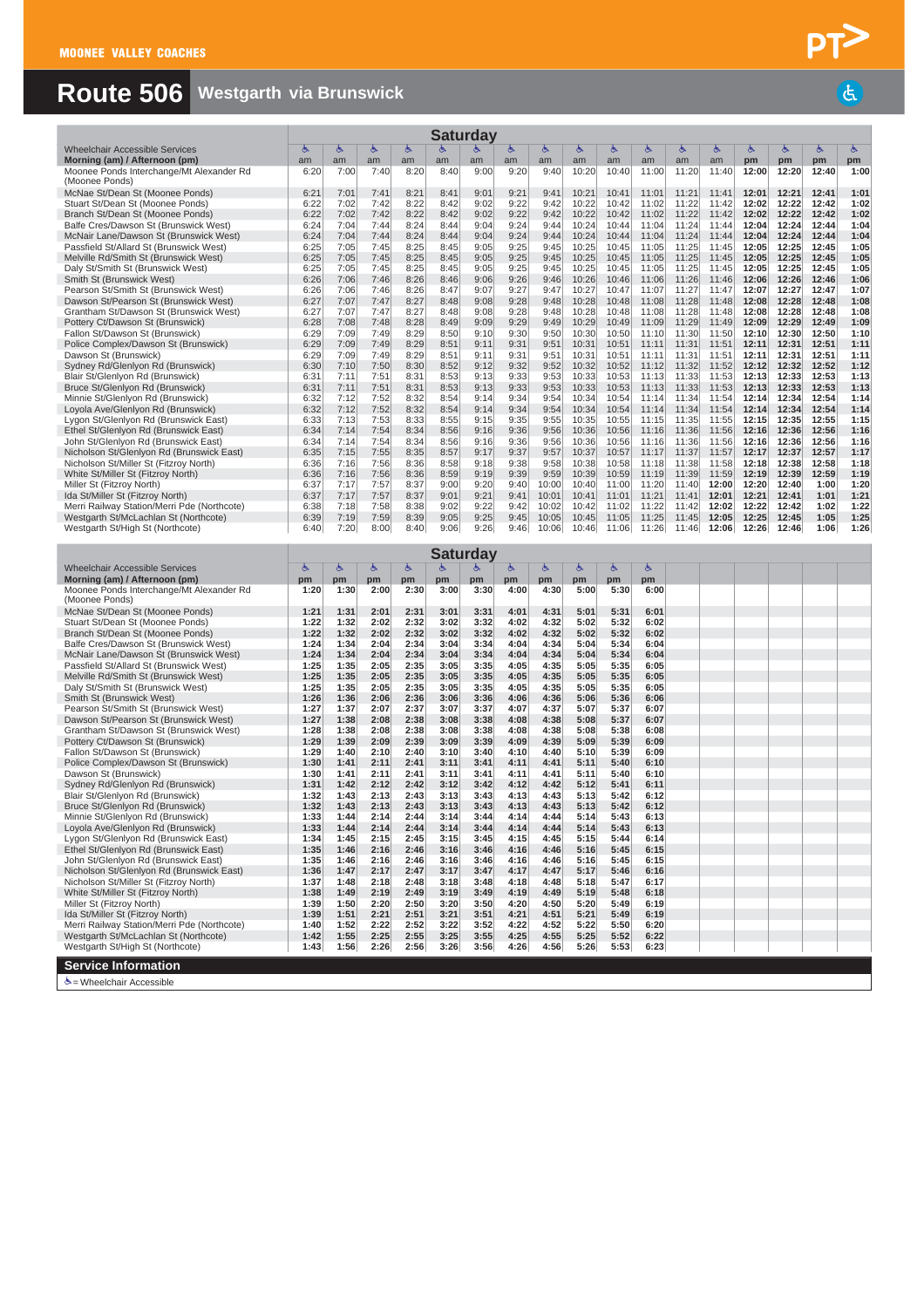### **Route 506 Moonee Ponds via Brunswick**

|                                                                                   |                |                |                |                | <b>Monday to Friday</b> |                |                |                |               |              |              |              |              |              |              |              |                |
|-----------------------------------------------------------------------------------|----------------|----------------|----------------|----------------|-------------------------|----------------|----------------|----------------|---------------|--------------|--------------|--------------|--------------|--------------|--------------|--------------|----------------|
| <b>Wheelchair Accessible Services</b>                                             | Ġ              | Ġ              | Ġ              | Ġ              | Ġ.                      |                |                | ৬              | Ġ             | Ġ            | Ġ            | Ġ            | Ġ            | Ġ.           | Ġ.           | Ġ            | க்             |
| Morning (am) / Afternoon (pm)                                                     | am             | am             | am             | am             | am                      | am             | am             | am             | am            | am           | am           | am           | am           | am           | am           | am           | am             |
| Westgarth St/High St (Northcote)<br>McLachlan St/Westgarth St (Northcote)         | 6:10<br>6:11   | 6:20<br>6:21   | 6:35<br>6:36   | 6:45<br>6:46   | 7:05<br>7:06            | 7:15<br>7:16   | 7:30<br>7:31   | 7:45<br>7:46   | 7:55<br>7:56  | 8:05<br>8:06 | 8:15<br>8:16 | 8:30<br>8:31 | 8:40<br>8:41 | 9:00<br>9:01 | 9:15<br>9:16 | 9:35<br>9:36 | 9:55<br>9:56   |
| Merri Railway Station/Merri Pde (Northcote)                                       | 6:12           | 6:22           | 6:37           | 6:48           | 7:08                    | 7:18           | 7:33           | 7:48           | 7:58          | 8:07         | 8:18         | 8:33         | 8:43         | 9:03         | 9:17         | 9:37         | 9:57           |
| Ida St/Miller St (Fitzroy North)                                                  | 6:14           | 6:24           | 6:39           | 6:50           | 7:10                    | 7:20           | 7:35           | 7:50           | 8:00          | 8:09         | 8:20         | 8:35         | 8:45         | 9:05         | 9:19         | 9:39         | 9:59           |
| Miller St (Fitzroy North)                                                         | 6:14           | 6:24           | 6:39           | 6:50           | 7:10                    | 7:20           | 7:35           | 7:50           | 8:00          | 8:09         | 8:20         | 8:35         | 8:45         | 9:05         | 9:19         | 9:39         | 9:59           |
| Rae St/Miller St (Fitzroy North)                                                  | 6:15           | 6:25           | 6:40           | 6:52           | 7:12                    | 7:22           | 7:37           | 7:52           | 8:02          | 8:10         | 8:22         | 8:37         | 8:47         | 9:07         | 9:20         | 9:40         | 10:00          |
| Nicholson St/Miller St (Fitzroy North)                                            | 6:16           | 6:26           | 6:41           | 6:52           | 7:12                    | 7:22           | 7:37           | 7:52           | 8:02          | 8:11         | 8:22         | 8:37         | 8:47         | 9:07         | 9:21         | 9:41         | 10:01          |
| Nicholson St/Glenlyon Rd (Brunswick East)<br>John St/Glenlyon Rd (Brunswick East) | 6:17<br>6:18   | 6:27<br>6:28   | 6:42<br>6:43   | 6:54<br>6:55   | 7:14<br>7:15            | 7:24<br>7:25   | 7:39<br>7:40   | 7:54<br>7:55   | 8:04<br>8:05  | 8:12<br>8:13 | 8:24<br>8:25 | 8:39<br>8:40 | 8:49<br>8:50 | 9:09<br>9:10 | 9:22<br>9:23 | 9:42<br>9:43 | 10:02<br>10:03 |
| Clarke St/Glenlyon Rd (Brunswick East)                                            | 6:18           | 6:28           | 6:43           | 6:55           | 7:15                    | 7:25           | 7:40           | 7:55           | 8:05          | 8:13         | 8:25         | 8:40         | 8:50         | 9:10         | 9:23         | 9:43         | 10:03          |
| Lygon St/Glenlyon Rd (Brunswick East)                                             | 6:19           | 6:29           | 6:44           | 6:56           | 7:16                    | 7:26           | 7:41           | 7:56           | 8:06          | 8:14         | 8:26         | 8:41         | 8:51         | 9:11         | 9:24         | 9:44         | 10:04          |
| Ewing St/Glenlyon Rd (Brunswick)                                                  | 6:20           | 6:30           | 6:45           | 6:57           | 7:17                    | 7:27           | 7:42           | 7:57           | 8:07          | 8:15         | 8:27         | 8:42         | 8:52         | 9:12         | 9:25         | 9:45         | 10:05          |
| Bruce St/Glenlyon Rd (Brunswick)                                                  | 6:21           | 6:31           | 6:46           | 6:58           | 7:18                    | 7:28           | 7:43           | 7:58           | 8:08          | 8:16         | 8:28         | 8:43         | 8:53         | 9:13         | 9:26         | 9:46         | 10:06          |
| Charles St/Glenlyon Rd (Brunswick)<br>Sydney Rd/Glenlyon Rd (Brunswick)           | 6:21<br>6:22   | 6:31<br>6:32   | 6:46<br>6:47   | 6:58<br>6:59   | 7:18<br>7:19            | 7:28<br>7:29   | 7:43<br>7:44   | 7:58<br>7:59   | 8:08<br>8:09  | 8:16<br>8:17 | 8:28<br>8:29 | 8:43<br>8:44 | 8:53<br>8:54 | 9:13<br>9:14 | 9:26<br>9:27 | 9:46<br>9:47 | 10:06<br>10:07 |
| Dawson St (Brunswick)                                                             | 6:23           | 6:33           | 6:48           | 7:00           | 7:20                    | 7:30           | 7:45           | 8:00           | 8:10          | 8:18         | 8:30         | 8:45         | 8:55         | 9:15         | 9:28         | 9:48         | 10:08          |
| Brunswick Secondary College/Dawson St                                             | 6:24           | 6:34           | 6:49           | 7:01           | 7:21                    | 7:31           | 7:46           | 8:01           | 8:11          | 8:19         | 8:31         | 8:46         | 8:56         | 9:16         | 9:29         | 9:49         | 10:09          |
| (Brunswick)                                                                       |                |                |                |                |                         |                |                |                |               |              |              |              |              |              |              |              |                |
| Barry St/Dawson St (Brunswick)                                                    | 6:24           | 6:34           | 6:49           | 7:02           | 7:22                    | 7:32           | 7:47           | 8:02           | 8:12          | 8:19         | 8:32         | 8:47         | 8:57         | 9:17         | 9:29         | 9:49         | 10:09          |
| Grantham St/Dawson St (Brunswick West)                                            | 6:25           | 6:35           | 6:50           | 7:02           | 7:22                    | 7:32           | 7:47           | 8:02           | 8:12          | 8:20         | 8:32         | 8:47         | 8:57         | 9:17         | 9:30         | 9:50         | 10:10          |
| Dawson St/Pearson St (Brunswick West)<br>Pearson St/Smith St (Brunswick West)     | 6:25<br>6:26   | 6:35<br>6:36   | 6:50<br>6:51   | 7:03<br>7:04   | 7:23<br>7:24            | 7:33<br>7:34   | 7:48<br>7:49   | 8:03<br>8:04   | 8:13<br>8:14  | 8:20<br>8:21 | 8:33<br>8:34 | 8:48<br>8:49 | 8:58<br>8:59 | 9:18<br>9:19 | 9:30<br>9:31 | 9:50<br>9:51 | 10:10<br>10:11 |
| Smith St (Brunswick West)                                                         | 6:26           | 6:36           | 6:51           | 7:04           | 7:24                    | 7:34           | 7:49           | 8:04           | 8:14          | 8:21         | 8:34         | 8:49         | 8:59         | 9:19         | 9:31         | 9:51         | 10:11          |
| Daly St/Smith St (Brunswick West)                                                 | 6:27           | 6:37           | 6:52           | 7:05           | 7:25                    | 7:35           | 7:50           | 8:05           | 8:15          | 8:22         | 8:35         | 8:50         | 9:00         | 9:20         | 9:32         | 9:52         | 10:12          |
| Melville Rd/Smith St (Brunswick West)                                             | 6:27           | 6:37           | 6:52           | 7:05           | 7:25                    | 7:35           | 7:50           | 8:05           | 8:15          | 8:22         | 8:35         | 8:50         | 9:00         | 9:20         | 9:32         | 9:52         | 10:12          |
| Passfield St/Allard St (Brunswick West)                                           | 6:28           | 6:38           | 6:53           | 7:06           | 7:26                    | 7:36           | 7:51           | 8:06           | 8:16          | 8:23         | 8:36         | 8:51         | 9:01         | 9:21         | 9:33         | 9:53         | 10:13          |
| Moule St/Dawson St (Brunswick West)                                               | 6:28           | 6:38           | 6:53           | 7:06           | 7:26                    | 7:36           | 7:51           | 8:06           | 8:16          | 8:23         | 8:36         | 8:51         | 9:01         | 9:21         | 9:33         | 9:53         | 10:13          |
| Holbrook Cres/Dawson St (Brunswick West)<br>Branch St/Dean St (Moonee Ponds)      | 6:29<br>6:30   | 6:39<br>6:40   | 6:54<br>6:55   | 7:07<br>7:08   | 7:27<br>7:28            | 7:37<br>7:38   | 7:52<br>7:53   | 8:07<br>8:08   | 8:17<br>8:18  | 8:24<br>8:25 | 8:37<br>8:38 | 8:52<br>8:53 | 9:02<br>9:03 | 9:22<br>9:23 | 9:34<br>9:35 | 9:54<br>9:55 | 10:14<br>10:15 |
| Stuart St/Dean St (Moonee Ponds)                                                  | 6:31           | 6:41           | 6:56           | 7:09           | 7:29                    | 7:39           | 7:54           | 8:09           | 8:19          | 8:26         | 8:39         | 8:54         | 9:04         | 9:24         | 9:36         | 9:56         | 10:16          |
| McNae St/Dean St (Moonee Ponds)                                                   | 6:32           | 6:42           | 6:57           | 7:10           | 7:30                    | 7:40           | 7:55           | 8:10           | 8:20          | 8:27         | 8:40         | 8:55         | 9:05         | 9:25         | 9:37         | 9:57         | 10:17          |
| Moonee Ponds Interchange/Mt Alexander Rd                                          | 6:33           | 6:43           | 6:58           | 7:11           | 7:31                    | 7:41           | 7:56           | 8:11           | 8:21          | 8:28         | 8:41         | 8:56         | 9:06         | 9:26         | 9:38         | 9:58         | 10:18          |
| (Moonee Ponds)                                                                    |                |                |                |                |                         |                |                |                |               |              |              |              |              |              |              |              |                |
|                                                                                   |                |                |                |                |                         |                |                |                |               |              |              |              |              |              |              |              |                |
|                                                                                   |                |                |                |                | <b>Monday to Friday</b> |                |                |                |               |              |              |              |              |              |              |              |                |
| <b>Wheelchair Accessible Services</b><br>Morning (am) / Afternoon (pm)            | Ġ<br>am        | Ġ<br>am        | Ġ<br>am        | Ġ.<br>am       | ৬<br>am                 | ৬<br>am        | 占<br>pm        | ్<br>pm        | க்<br>pm      | Ġ,<br>pm     | Ġ,<br>pm     | ځ<br>pm      | ৬<br>pm      | ৬<br>pm      | 占<br>pm      | 酉<br>pm      | ふ<br>pm        |
| Westgarth St/High St (Northcote)                                                  | 10:10          | 10:30          | 10:50          | 11:10          | 11:30                   | 11:50          | 12:10          | 12:30          | 12:50         | 1:10         | 1:30         | 1:50         | 2:05         | 2:25         | 2:45         | 3:00         | 3:15           |
| McLachlan St/Westgarth St (Northcote)                                             | 10:11          | 10:31          | 10:51          | 11:11          | 11:31                   | 11:51          | 12:11          | 12:31          | 12:51         | 1:11         | 1:31         | 1:51         | 2:06         | 2:26         | 2:46         | 3:01         | 3:16           |
| Merri Railway Station/Merri Pde (Northcote)                                       |                |                |                |                |                         |                |                |                |               |              |              |              |              |              |              | 3:03         | 3:18           |
|                                                                                   | 10:13          | 10:33          | 10:53          | 11:13          | 11:33                   | 11:53          | 12:13          | 12:33          | 12:53         | 1:13         | 1:33         | 1:53         | 2:08         | 2:27         | 2:48         |              |                |
| Ida St/Miller St (Fitzroy North)                                                  | 10:15          | 10:35          | 10:55          | 11:15          | 11:35                   | 11:55          | 12:15          | 12:35          | 12:55         | 1:15         | 1:35         | 1:55         | 2:10         | 2:29         | 2:50         | 3:05         | 3:20           |
| Miller St (Fitzroy North)                                                         | 10:15          | 10:35          | 10:55          | 11:15          | 11:35                   | 11:55          | 12:15          | 12:35          | 12:55         | 1:15         | 1:35         | 1:55         | 2:10         | 2:29         | 2:50         | 3:05         | 3:20           |
| Rae St/Miller St (Fitzroy North)                                                  | 10:17          | 10:37          | 10:57          | 11:17          | 11:37                   | 11:57          | 12:17          | 12:37          | 12:57         | 1:17         | 1:37         | 1:57         | 2:12         | 2:30         | 2:52         | 3:07         | 3:22           |
| Nicholson St/Miller St (Fitzroy North)                                            | 10:17          | 10:37          | 10:57          | 11:17          | 11:37                   | 11:57          | 12:17          | 12:37          | 12:57         | 1:17         | 1:37         | 1:57         | 2:12         | 2:31         | 2:52         | 3:07         | 3:22           |
| Nicholson St/Glenlyon Rd (Brunswick East)<br>John St/Glenlyon Rd (Brunswick East) | 10:19<br>10:20 | 10:39<br>10:40 | 10:59<br>11:00 | 11:19<br>11:20 | 11:39<br>11:40          | 11:59<br>12:00 | 12:19<br>12:20 | 12:39<br>12:40 | 12:59<br>1:00 | 1:19<br>1:20 | 1:39<br>1:40 | 1:59<br>2:00 | 2:14<br>2:15 | 2:32<br>2:33 | 2:54<br>2:55 | 3:09<br>3:10 | 3:24<br>3:25   |
| Clarke St/Glenlyon Rd (Brunswick East)                                            | 10:20          | 10:40          | 11:00          | 11:20          | 11:40                   | 12:00          | 12:20          | 12:40          | 1:00          | 1:20         | 1:40         | 2:00         | 2:15         | 2:33         | 2:55         | 3:10         | 3:25           |
| Lygon St/Glenlyon Rd (Brunswick East)                                             | 10:21          | 10:41          | 11:01          | 11:21          | 11:41                   | 12:01          | 12:21          | 12:41          | 1:01          | 1:21         | 1:41         | 2:01         | 2:16         | 2:34         | 2:56         | 3:11         | 3:26           |
| Ewing St/Glenlyon Rd (Brunswick)                                                  | 10:22          | 10:42          | 11:02          | 11:22          | 11:42                   | 12:02          | 12:22          | 12:42          | 1:02          | 1:22         | 1:42         | 2:02         | 2:17         | 2:35         | 2:57         | 3:12         | 3:27           |
| Bruce St/Glenlyon Rd (Brunswick)                                                  | 10:23          | 10:43          | 11:03          | 11:23          | 11:43                   | 12:03          | 12:23          | 12:43          | 1:03          | 1:23         | 1:43         | 2:03         | 2:18         | 2:36         | 2:58         | 3:13         | 3:28           |
| Charles St/Glenlyon Rd (Brunswick)<br>Sydney Rd/Glenlyon Rd (Brunswick)           | 10:23<br>10:24 | 10:43<br>10:44 | 11:03<br>11:04 | 11:23<br>11:24 | 11:43<br>11:44          | 12:03<br>12:04 | 12:23<br>12:24 | 12:43<br>12:44 | 1:03<br>1:04  | 1:23<br>1:24 | 1:43<br>1:44 | 2:03<br>2:04 | 2:18<br>2:19 | 2:36<br>2:37 | 2:58<br>2:59 | 3:13<br>3:14 | 3:28<br>3:29   |
| Dawson St (Brunswick)                                                             | 10:25          | 10:45          | 11:05          | 11:25          | 11:45                   | 12:05          | 12:25          | 12:45          | 1:05          | 1:25         | 1:45         | 2:05         | 2:20         | 2:38         | 3:00         | 3:15         | 3:30           |
| Brunswick Secondary College/Dawson St                                             | 10:26          | 10:46          | 11:06          | 11:26          | 11:46                   | 12:06          | 12:26          | 12:46          | 1:06          | 1:26         | 1:46         | 2:06         | 2:21         | 2:39         | 3:01         | 3:16         | 3:31           |
| (Brunswick)                                                                       |                |                |                |                |                         |                |                |                |               |              |              |              |              |              |              |              |                |
| Barry St/Dawson St (Brunswick)                                                    | 10:27          | 10:47          | 11:07          | 11:27          | 11:47                   | 12:07          | 12:27          | 12:47          | 1:07          | 1:27         | 1:47         | 2:07         | 2:22         | 2:39         | 3:02         | 3:17         | 3:32           |
| Grantham St/Dawson St (Brunswick West)                                            | 10:27          | 10:47          | 11:07<br>11:08 | 11:27          | 11:47<br>11:48          | 12:07<br>12:08 | 12:27<br>12:28 | 12:47<br>12:48 | 1:07<br>1:08  | 1:27<br>1:28 | 1:47<br>1:48 | 2:07<br>2:08 | 2:22<br>2:23 | 2:40<br>2:40 | 3:02<br>3:03 | 3:17<br>3:18 | 3:32<br>3:33   |
| Dawson St/Pearson St (Brunswick West)<br>Pearson St/Smith St (Brunswick West)     | 10:28<br>10:29 | 10:48<br>10:49 | 11:09          | 11:28<br>11:29 | 11:49                   | 12:09          | 12:29          | 12:49          | 1:09          | 1:29         | 1:49         | 2:09         | 2:24         | 2:41         | 3:04         | 3:19         | 3:34           |
| Smith St (Brunswick West)                                                         | 10:29          | 10:49          | 11:09          | 11:29          | 11:49                   | 12:09          | 12:29          | 12:49          | 1:09          | 1:29         | 1:49         | 2:09         | 2:24         | 2:41         | 3:04         | 3:19         | 3:34           |
| Daly St/Smith St (Brunswick West)                                                 | 10:30          | 10:50          | 11:10          | 11:30          | 11:50                   | 12:10          | 12:30          | 12:50          | 1:10          | 1:30         | 1:50         | 2:10         | 2:25         | 2:42         | 3:05         | 3:20         | 3:35           |
| Melville Rd/Smith St (Brunswick West)                                             | 10:30          | 10:50          | 11:10          | 11:30          | 11:50                   | 12:10          | 12:30          | 12:50          | 1:10          | 1:30         | 1:50         | 2:10         | 2:25         | 2:42         | 3:05         | 3:20         | 3:35           |
| Passfield St/Allard St (Brunswick West)                                           | 10:31          | 10:51          | 11:11          | 11:31          | 11:51                   | 12:11          | 12:31          | 12:51          | 1:11          | 1:31         | 1:51         | 2:11         | 2:26         | 2:43         | 3:06         | 3:21         | 3:36           |
| Moule St/Dawson St (Brunswick West)<br>Holbrook Cres/Dawson St (Brunswick West)   | 10:31<br>10:32 | 10:51<br>10:52 | 11:11<br>11:12 | 11:31<br>11:32 | 11:51<br>11:52          | 12:11<br>12:12 | 12:31<br>12:32 | 12:51<br>12:52 | 1:11<br>1:12  | 1:31<br>1:32 | 1:51<br>1:52 | 2:11<br>2:12 | 2:26<br>2:27 | 2:43<br>2:44 | 3:06<br>3:07 | 3:21<br>3:22 | 3:36<br>3:37   |
| Branch St/Dean St (Moonee Ponds)                                                  | 10:33          | 10:53          | 11:13          | 11:33          | 11:53                   | 12:13          | 12:33          | 12:53          | 1:13          | 1:33         | 1:53         | 2:13         | 2:28         | 2:45         | 3:08         | 3:23         | 3:38           |
| Stuart St/Dean St (Moonee Ponds)                                                  | 10:34          | 10:54          | 11:14          | 11:34          | 11:54                   | 12:14          | 12:34          | 12:54          | 1:14          | 1:34         | 1:54         | 2:14         | 2:29         | 2:46         | 3:09         | 3:24         | 3:39           |
| McNae St/Dean St (Moonee Ponds)                                                   | 10:35          | 10:55          | 11:15          | 11:35          | 11:55                   | 12:15          | 12:35          | 12:55          | 1:15          | 1:35         | 1:55         | 2:15         | 2:30         | 2:47         | 3:10         | 3:25         | 3:40           |
| Moonee Ponds Interchange/Mt Alexander Rd                                          | 10:36          | 10:56          | 11:16          | 11:36          | 11:56                   | 12:16          | 12:36          | 12:56          | 1:16          | 1:36         | 1:56         | 2:16         | 2:31         | 2:48         | 3:11         | 3:26         | 3:41           |
| (Moonee Ponds)<br><b>Service Information</b>                                      |                |                |                |                |                         |                |                |                |               |              |              |              |              |              |              |              |                |

 $\dot{\Phi}$  = Wheelchair Accessible

 $\overline{a}$ Service operates from 26.03.2016 until further notice

PT>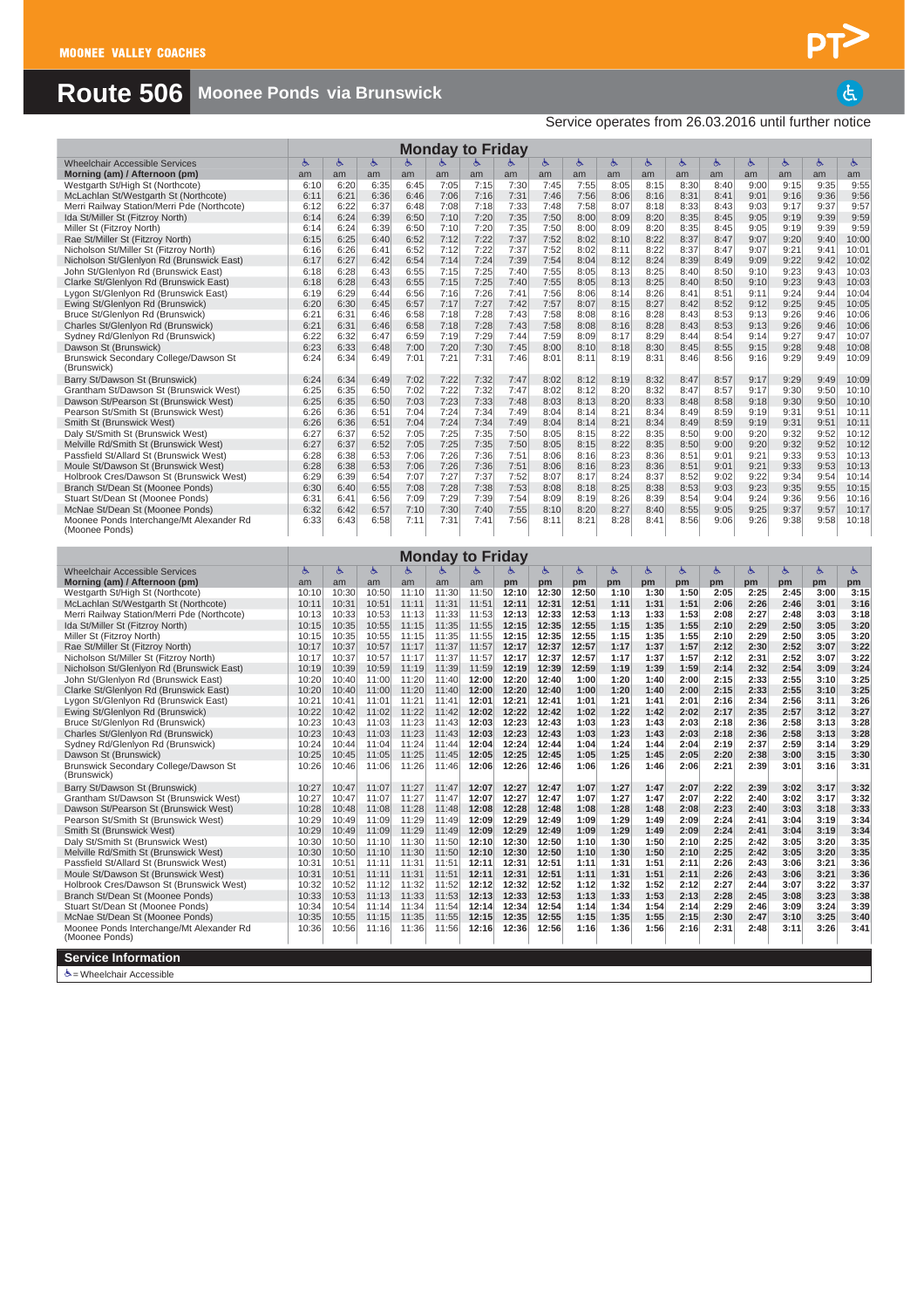## **Route 506 Moonee Ponds via Brunswick**

|                                                            |      |      |      |      |      | <b>Monday to Friday</b> |      |      |      |      |      |      |      |      |      |      |      |
|------------------------------------------------------------|------|------|------|------|------|-------------------------|------|------|------|------|------|------|------|------|------|------|------|
| Wheelchair Accessible Services                             | 酉    | ৬    | ৬    | Ġ.   | 占    | 志                       | 占    | 西    | Ġ.   | ৬    | Ġ.   | Ġ.   | Ġ.   | Ġ.   | Ġ.   | 占    | Ġ.   |
| Morning (am) / Afternoon (pm)                              | pm   | pm   | pm   | pm   | pm   | pm                      | pm   | pm   | pm   | pm   | pm   | pm   | pm   | pm   | pm   | pm   | pm   |
| Westgarth St/High St (Northcote)                           | 3:30 | 3:45 | 4:00 | 4:15 | 4:25 | 4:35                    | 4:45 | 5:00 | 5:20 | 5:35 | 5:45 | 6:00 | 6:20 | 6:30 | 7:00 | 7:20 | 7:50 |
| McLachlan St/Westgarth St (Northcote)                      | 3:31 | 3:46 | 4:01 | 4:16 | 4:26 | 4:36                    | 4:46 | 5:01 | 5:21 | 5:36 | 5:46 | 6:01 | 6:21 | 6:31 | 7:01 | 7:21 | 7:51 |
| Merri Railway Station/Merri Pde (Northcote)                | 3:34 | 3:48 | 4:03 | 4:18 | 4:27 | 4:38                    | 4:48 | 5:03 | 5:23 | 5:38 | 5:47 | 6:03 | 6:23 | 6:32 | 7:03 | 7:22 | 7:52 |
| Ida St/Miller St (Fitzroy North)                           | 3:35 | 3:50 | 4:05 | 4:20 | 4:29 | 4:40                    | 4:50 | 5:05 | 5:25 | 5:40 | 5:49 | 6:05 | 6:25 | 6:34 | 7:05 | 7:24 | 7:53 |
| Miller St (Fitzroy North)                                  | 3:36 | 3:50 | 4:05 | 4:20 | 4:29 | 4:40                    | 4:50 | 5:05 | 5:25 | 5:40 | 5:49 | 6:05 | 6:25 | 6:34 | 7:05 | 7:24 | 7:53 |
| Rae St/Miller St (Fitzroy North)                           | 3:38 | 3:52 | 4:07 | 4:22 | 4:30 | 4:42                    | 4:52 | 5:07 | 5:27 | 5:42 | 5:50 | 6:07 | 6:27 | 6:35 | 7:07 | 7:25 | 7:54 |
| Nicholson St/Miller St (Fitzroy North)                     | 3:38 | 3:52 | 4:07 | 4:22 | 4:31 | 4:42                    | 4:52 | 5:07 | 5:27 | 5:42 | 5:51 | 6:07 | 6:27 | 6:36 | 7:07 | 7:26 | 7:54 |
| Nicholson St/Glenlyon Rd (Brunswick East)                  | 3:40 | 3:54 | 4:09 | 4:24 | 4:32 | 4:44                    | 4:54 | 5:09 | 5:29 | 5:44 | 5:52 | 6:09 | 6:29 | 6:37 | 7:09 | 7:27 | 7:55 |
| John St/Glenlyon Rd (Brunswick East)                       | 3:41 | 3:55 | 4:10 | 4:25 | 4:33 | 4:45                    | 4:55 | 5:10 | 5:30 | 5:45 | 5:53 | 6:10 | 6:30 | 6:38 | 7:10 | 7:28 | 7:56 |
| Clarke St/Glenlyon Rd (Brunswick East)                     | 3:42 | 3:55 | 4:10 | 4:25 | 4:33 | 4:45                    | 4:55 | 5:10 | 5:30 | 5:45 | 5:53 | 6:10 | 6:30 | 6:38 | 7:10 | 7:28 | 7:56 |
| Lygon St/Glenlyon Rd (Brunswick East)                      | 3:43 | 3:56 | 4:11 | 4:26 | 4:34 | 4:46                    | 4:56 | 5:11 | 5:31 | 5:46 | 5:54 | 6:11 | 6:31 | 6:39 | 7:11 | 7:29 | 7:57 |
| Ewing St/Glenlyon Rd (Brunswick)                           | 3:44 | 3:57 | 4:12 | 4:27 | 4:35 | 4:47                    | 4:57 | 5:12 | 5:32 | 5:47 | 5:55 | 6:12 | 6:32 | 6:40 | 7:12 | 7:30 | 7:58 |
| Bruce St/Glenlyon Rd (Brunswick)                           | 3:44 | 3:58 | 4:13 | 4:28 | 4:36 | 4:48                    | 4:58 | 5:13 | 5:33 | 5:48 | 5:56 | 6:13 | 6:33 | 6:41 | 7:13 | 7:31 | 7:59 |
| Charles St/Glenlyon Rd (Brunswick)                         | 3:45 | 3:58 | 4:13 | 4:28 | 4:36 | 4:48                    | 4:58 | 5:13 | 5:33 | 5:48 | 5:56 | 6:13 | 6:33 | 6:41 | 7:13 | 7:31 | 7:59 |
| Sydney Rd/Glenlyon Rd (Brunswick)                          | 3:46 | 3:59 | 4:14 | 4:29 | 4:37 | 4:49                    | 4:59 | 5:14 | 5:34 | 5:49 | 5:57 | 6:14 | 6:34 | 6:42 | 7:14 | 7:32 | 8:00 |
| Dawson St (Brunswick)                                      | 3:47 | 4:00 | 4:15 | 4:30 | 4:38 | 4:50                    | 5:00 | 5:15 | 5:35 | 5:50 | 5:58 | 6:15 | 6:35 | 6:43 | 7:15 | 7:33 | 8:01 |
| Brunswick Secondary College/Dawson St<br>(Brunswick)       | 3:48 | 4:01 | 4:16 | 4:31 | 4:39 | 4:51                    | 5:01 | 5:16 | 5:36 | 5:51 | 5:59 | 6:16 | 6:36 | 6:44 | 7:16 | 7:34 | 8:02 |
| Barry St/Dawson St (Brunswick)                             | 3:49 | 4:02 | 4:17 | 4:32 | 4:39 | 4:52                    | 5:02 | 5:17 | 5:37 | 5:52 | 5:59 | 6:17 | 6:37 | 6:44 | 7:17 | 7:34 | 8:02 |
| Grantham St/Dawson St (Brunswick West)                     | 3:49 | 4:02 | 4:17 | 4:32 | 4:40 | 4:52                    | 5:02 | 5:17 | 5:37 | 5:52 | 6:00 | 6:17 | 6:37 | 6:45 | 7:17 | 7:35 | 8:03 |
| Dawson St/Pearson St (Brunswick West)                      | 3:50 | 4:03 | 4:18 | 4:33 | 4:40 | 4:53                    | 5:03 | 5:18 | 5:38 | 5:53 | 6:00 | 6:18 | 6:38 | 6:45 | 7:18 | 7:35 | 8:03 |
| Pearson St/Smith St (Brunswick West)                       | 3:51 | 4:04 | 4:19 | 4:34 | 4:41 | 4:54                    | 5:04 | 5:19 | 5:39 | 5:54 | 6:01 | 6:19 | 6:39 | 6:46 | 7:19 | 7:36 | 8:04 |
| Smith St (Brunswick West)                                  | 3:51 | 4:04 | 4:19 | 4:34 | 4:41 | 4:54                    | 5:04 | 5:19 | 5:39 | 5:54 | 6:01 | 6:19 | 6:39 | 6:46 | 7:19 | 7:36 | 8:04 |
| Daly St/Smith St (Brunswick West)                          | 3:52 | 4:05 | 4:20 | 4:35 | 4:42 | 4:55                    | 5:05 | 5:20 | 5:40 | 5:55 | 6:02 | 6:20 | 6:40 | 6:47 | 7:20 | 7:37 | 8:05 |
| Melville Rd/Smith St (Brunswick West)                      | 3:52 | 4:05 | 4:20 | 4:35 | 4:42 | 4:55                    | 5:05 | 5:20 | 5:40 | 5:55 | 6:02 | 6:20 | 6:40 | 6:47 | 7:20 | 7:37 | 8:05 |
| Passfield St/Allard St (Brunswick West)                    | 3:53 | 4:06 | 4:21 | 4:36 | 4:43 | 4:56                    | 5:06 | 5:21 | 5:41 | 5:56 | 6:03 | 6:21 | 6:41 | 6:48 | 7:21 | 7:38 | 8:05 |
| Moule St/Dawson St (Brunswick West)                        | 3:54 | 4:06 | 4:21 | 4:36 | 4:43 | 4:56                    | 5:06 | 5:21 | 5:41 | 5:56 | 6:03 | 6:21 | 6:41 | 6:48 | 7:21 | 7:38 | 8:06 |
| Holbrook Cres/Dawson St (Brunswick West)                   | 3:54 | 4:07 | 4:22 | 4:37 | 4:44 | 4:57                    | 5:07 | 5:22 | 5:42 | 5:57 | 6:04 | 6:22 | 6:42 | 6:49 | 7:22 | 7:39 | 8:06 |
| Branch St/Dean St (Moonee Ponds)                           | 3:57 | 4:08 | 4:23 | 4:38 | 4:45 | 4:58                    | 5:08 | 5:23 | 5:43 | 5:58 | 6:05 | 6:23 | 6:43 | 6:50 | 7:23 | 7:40 | 8:08 |
| Stuart St/Dean St (Moonee Ponds)                           | 3:57 | 4:09 | 4:24 | 4:39 | 4:46 | 4:59                    | 5:09 | 5:24 | 5:44 | 5:59 | 6:06 | 6:24 | 6:44 | 6:51 | 7:24 | 7:41 | 8:08 |
| McNae St/Dean St (Moonee Ponds)                            | 3:58 | 4:10 | 4:25 | 4:40 | 4:47 | 5:00                    | 5:10 | 5:25 | 5:45 | 6:00 | 6:07 | 6:25 | 6:45 | 6:52 | 7:25 | 7:42 | 8:09 |
| Moonee Ponds Interchange/Mt Alexander Rd<br>(Moonee Ponds) | 4:00 | 4:11 | 4:26 | 4:41 | 4:48 | 5:01                    | 5:11 | 5:26 | 5:46 | 6:01 | 6:08 | 6:26 | 6:46 | 6:53 | 7:26 | 7:43 | 8:10 |
|                                                            |      |      |      |      |      | <b>Monday to Friday</b> |      |      |      |      |      |      |      |      |      |      |      |
| <b>Wheelchair Accessible Services</b>                      | Ò    | Ġ.   |      |      |      |                         |      |      |      |      |      |      |      |      |      |      |      |
| Morning (am) / Afternoon (pm)                              | pm   | pm   |      |      |      |                         |      |      |      |      |      |      |      |      |      |      |      |
| Westgarth St/High St (Northcote)                           | 8:30 | 9:10 |      |      |      |                         |      |      |      |      |      |      |      |      |      |      |      |
| Mol coblan C+/Montgorth C+ (Northooto)                     | 0.24 | 0.44 |      |      |      |                         |      |      |      |      |      |      |      |      |      |      |      |

| <b>Morning (am) / Afternoon (pm)</b>                       | pm   | pm   |  |  |  |  |  |  |
|------------------------------------------------------------|------|------|--|--|--|--|--|--|
| Westgarth St/High St (Northcote)                           | 8:30 | 9:10 |  |  |  |  |  |  |
| McLachlan St/Westgarth St (Northcote)                      | 8:31 | 9:11 |  |  |  |  |  |  |
| Merri Railway Station/Merri Pde (Northcote)                | 8:32 | 9:12 |  |  |  |  |  |  |
| Ida St/Miller St (Fitzroy North)                           | 8:33 | 9:13 |  |  |  |  |  |  |
| Miller St (Fitzroy North)                                  | 8:33 | 9:13 |  |  |  |  |  |  |
| Rae St/Miller St (Fitzroy North)                           | 8:34 | 9:14 |  |  |  |  |  |  |
| Nicholson St/Miller St (Fitzroy North)                     | 8:34 | 9:14 |  |  |  |  |  |  |
| Nicholson St/Glenlyon Rd (Brunswick East)                  | 8:35 | 9:15 |  |  |  |  |  |  |
| John St/Glenlyon Rd (Brunswick East)                       | 8:36 | 9:16 |  |  |  |  |  |  |
| Clarke St/Glenlyon Rd (Brunswick East)                     | 8:36 | 9:16 |  |  |  |  |  |  |
| Lygon St/Glenlyon Rd (Brunswick East)                      | 8:37 | 9:17 |  |  |  |  |  |  |
| Ewing St/Glenlyon Rd (Brunswick)                           | 8:38 | 9:18 |  |  |  |  |  |  |
| Bruce St/Glenlyon Rd (Brunswick)                           | 8:39 | 9:19 |  |  |  |  |  |  |
| Charles St/Glenlyon Rd (Brunswick)                         | 8:39 | 9:19 |  |  |  |  |  |  |
| Sydney Rd/Glenlyon Rd (Brunswick)                          | 8:40 | 9:20 |  |  |  |  |  |  |
| Dawson St (Brunswick)                                      | 8:41 | 9:21 |  |  |  |  |  |  |
| Brunswick Secondary College/Dawson St<br>(Brunswick)       | 8:42 | 9:22 |  |  |  |  |  |  |
| Barry St/Dawson St (Brunswick)                             | 8:42 | 9:22 |  |  |  |  |  |  |
| Grantham St/Dawson St (Brunswick West)                     | 8:43 | 9:23 |  |  |  |  |  |  |
| Dawson St/Pearson St (Brunswick West)                      | 8:43 | 9:23 |  |  |  |  |  |  |
| Pearson St/Smith St (Brunswick West)                       | 8:44 | 9:24 |  |  |  |  |  |  |
| Smith St (Brunswick West)                                  | 8:44 | 9:24 |  |  |  |  |  |  |
| Daly St/Smith St (Brunswick West)                          | 8:45 | 9:25 |  |  |  |  |  |  |
| Melville Rd/Smith St (Brunswick West)                      | 8:45 | 9:25 |  |  |  |  |  |  |
| Passfield St/Allard St (Brunswick West)                    | 8:45 | 9:25 |  |  |  |  |  |  |
| Moule St/Dawson St (Brunswick West)                        | 8:46 | 9:26 |  |  |  |  |  |  |
| Holbrook Cres/Dawson St (Brunswick West)                   | 8:46 | 9:26 |  |  |  |  |  |  |
| Branch St/Dean St (Moonee Ponds)                           | 8:48 | 9:28 |  |  |  |  |  |  |
| Stuart St/Dean St (Moonee Ponds)                           | 8:48 | 9:28 |  |  |  |  |  |  |
| McNae St/Dean St (Moonee Ponds)                            | 8:49 | 9:29 |  |  |  |  |  |  |
| Moonee Ponds Interchange/Mt Alexander Rd<br>(Moonee Ponds) | 8:50 | 9:30 |  |  |  |  |  |  |
| <b>Service Information</b>                                 |      |      |  |  |  |  |  |  |
|                                                            |      |      |  |  |  |  |  |  |
|                                                            |      |      |  |  |  |  |  |  |

= Wheelchair Accessible